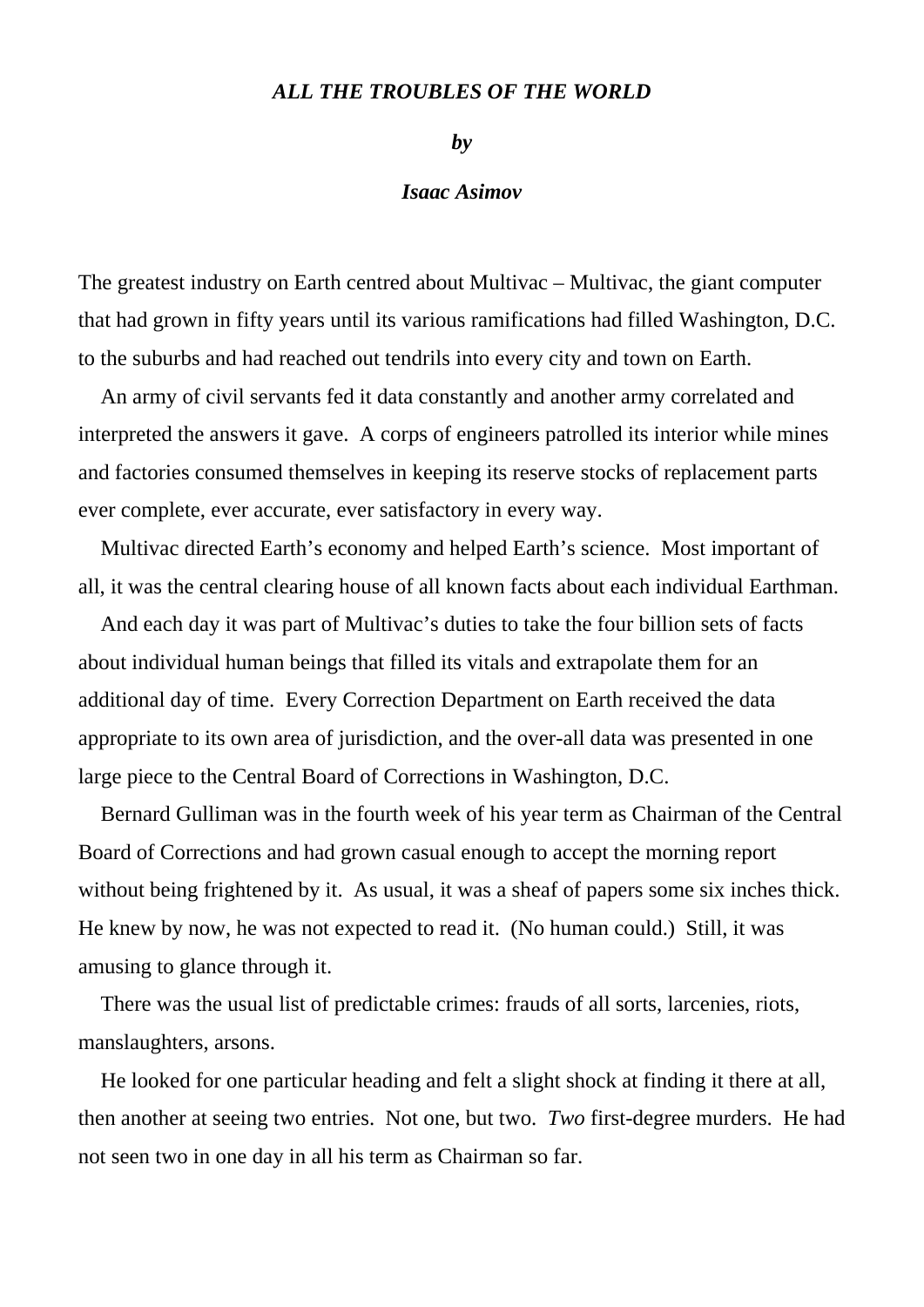He punched the knob of the two-way intercom and waited for the smooth face of his co-ordinator to appear on the screen.

"Ali," said Gulliman. "There are two first-degrees this day. Is there any unusual problem?"

"No, sir." The dark-complexioned face with its sharp, black eyes seemed restless. "Both cases are quite low probability."

"I know that," said Gulliman. "I observed that neither probability is higher than 15 percent. Just the same, Multivac has a reputation to maintain. It has virtually wiped out crime, and the public judges that by its record on first-degree murder which is, of course, the most spectacular crime."

Ali Othman nodded. "Yes, sir. I quite realise that."

"You also realise, I hope," Gulliman said, "that I don't want a single consummated case of it during my term. If any other crime slips through, I may allow excuses. If a first-degree murder slips through, I'll have your hide. Understand?"

"Yes, sir. The complete analyses of the two potential murders are already at the district offices involved. The potential criminals and victims are under observation. I have rechecked the probabilities of consummation and they are already dropping."

"Very good," said Gulliman, and broke connection.

He went back to the list with an uneasy feeling that perhaps he had been overpompous – But then, one had to be firm with these permanent civil-service personnel and make sure they didn't imagine they were running everything, including the Chairman. Particularly this Othman, who had been working with Multivac since both were considerably younger, and had a proprietary air that could be infuriating.

To Gulliman, this matter of crime was the political chance of a lifetime. So far, no Chairman had passed through his term without a murder taking place somewhere on Earth, some time. The previous Chairman had ended with a record of eight, three more (*more*, in fact) than under his predecessor.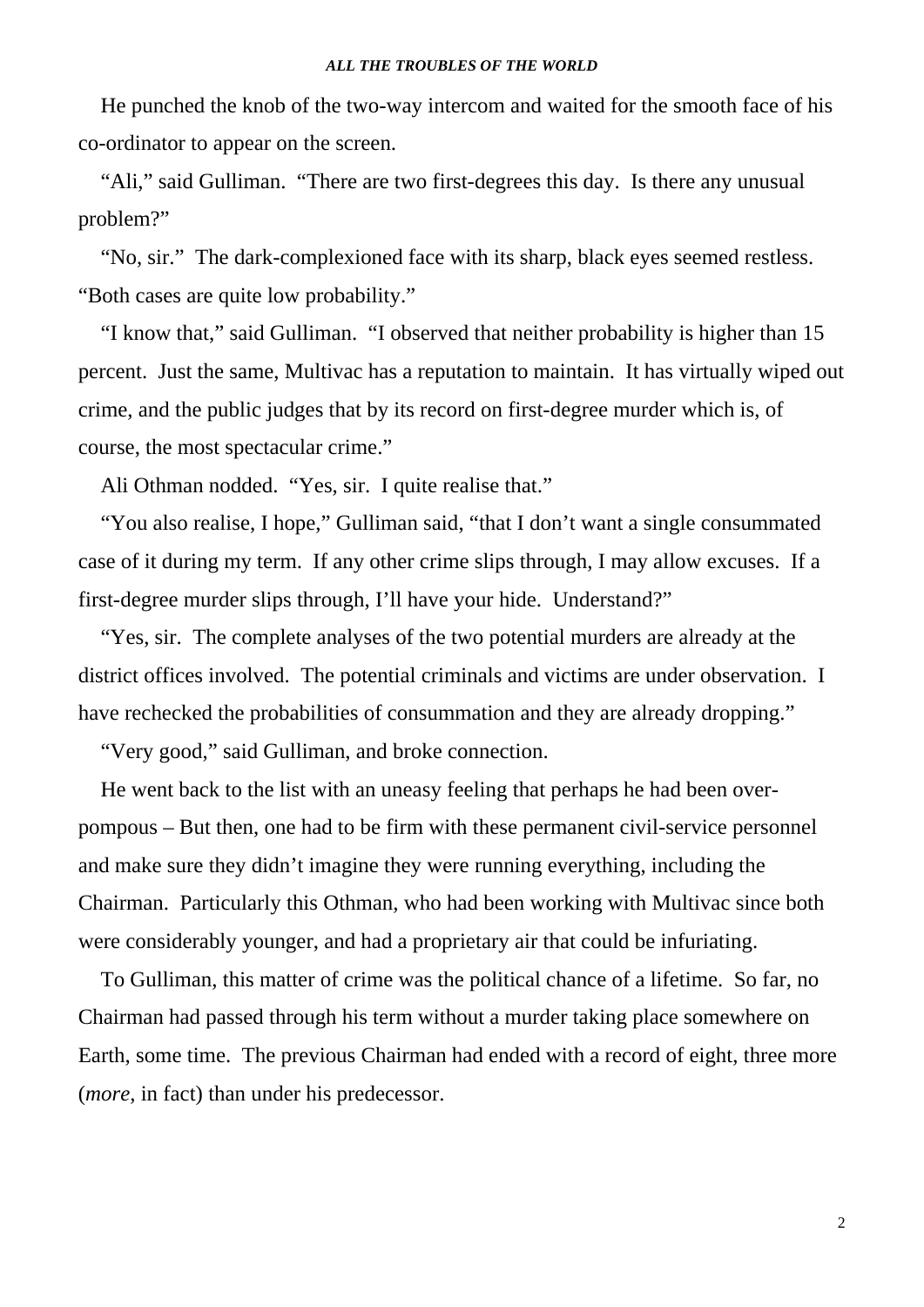Now Gulliman intended to have *none*. He was going to be, he had decided, the first Chairman without any murder at all anywhere on Earth during his term. After that, and the favourable publicity that would result –

He barely skimmed the rest of the report. He estimated that there were at least two thousand cases of prospective wife-beatings listed. Undoubtedly, not all would be stopped in time. Perhaps thirty percent would be consummated. But the incidence was dropping and consummations were dropping even more quickly.

Multivac had added wife-beating to its list of predictable crimes only some five years earlier and the average man was not yet accustomed to the thought that if he planned to wallop his wife, it would be known in advance. As the conviction percolated through society, women would first suffer fewer bruises and then, eventually, none.

Some husband-beatings were on the list, too, Gulliman noticed.

Ali Othman closed connections and stared at the screen from which Gulliman's jowled and balding head had departed. Then he looked across at his assistant, Rafe Leemy, and said, "What do we do?"

"Don't ask me. *He's* worried about just a lousy murder or two."

"It's an awful chance trying to handle this thing on our own. Still, if we tell him, he'll have a first-class fit. These elective politicians have their skins to think of, so he's bound to get in our way and make things worse."

Leemy nodded his head and put a thick lower lip between his teeth. "Trouble is, though, what if we miss out? It would just about be the end of the world, you know."

"If we miss out, who cares what happens to us? We'll just be part of the general catastrophe." Then he said in a more lively manner, "But hell, the probability is only 12.3 percent. On anything else, except maybe murder, we'd let the probabilities rise a bit before taking any action at all. There could still be a spontaneous correction.."

"I wouldn't count on it," said Leemy dryly.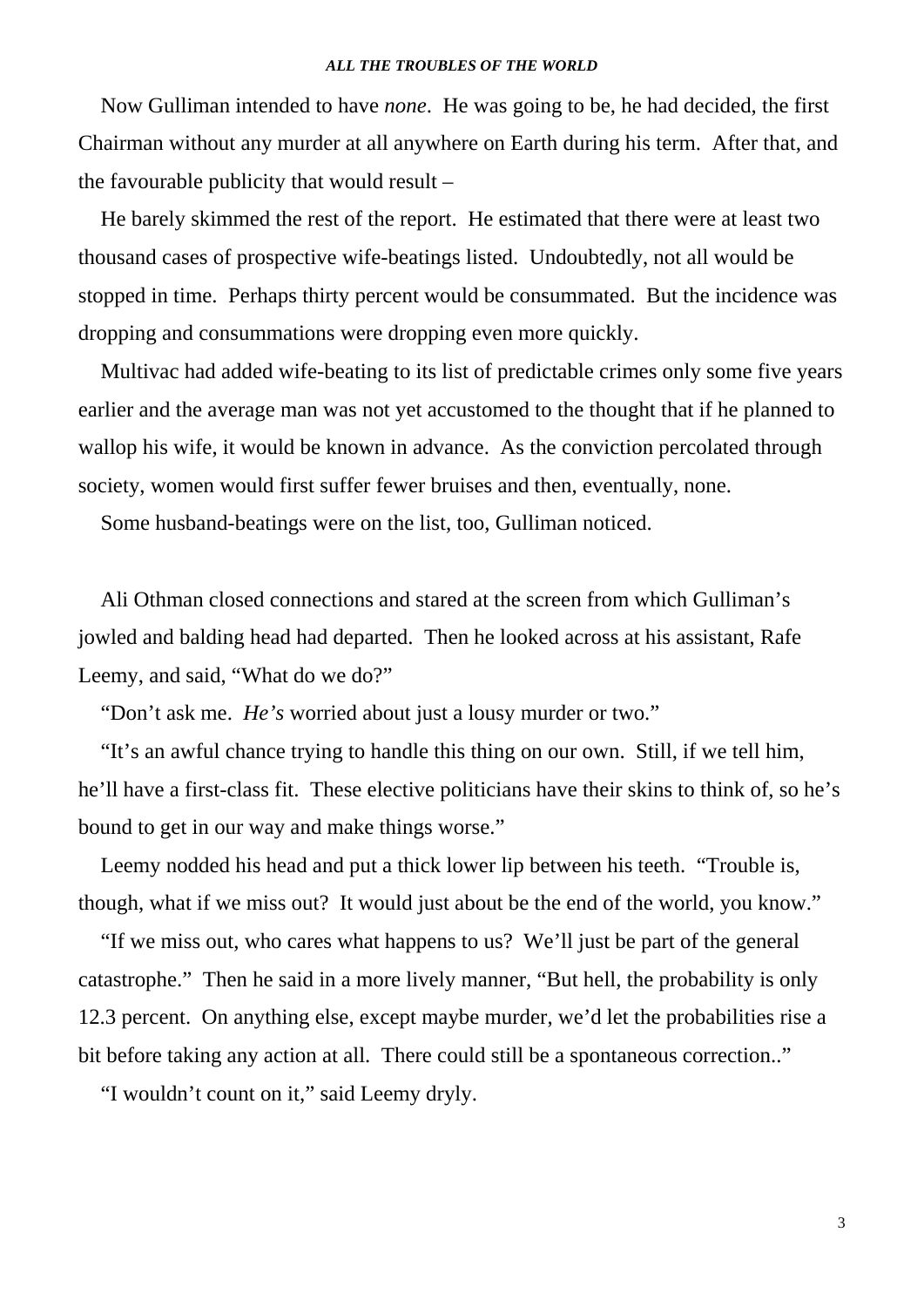"I don't intend to. I was just pointing the fact out. Still, at this probability, I suggest we confine ourselves to simple observation for the moment. No one could plan a crime like this alone; there must be accomplices."

"Multivac didn't name any."

"I know. Still –" His voice trailed off.

So they stared at the details of the one crime not included on the list handed out to Gulliman; the one crime much worse than first-degree murder; the one crime never before attempted in the history of Multivac; and wondered what to do.

Ben Manners considered himself the happiest sixteen-year-old boy in Baltimore. This was, perhaps, doubtful. But he was certainly one of the happiest, and one of the most excited.

At least, he was one of the handful admitted to the galleries of the stadium during the swearing in of the eighteen-year-olds. His older brother was going to be sworn in so his parents had applied for spectator's tickets and they had allowed Ben to do so, too. But when Multivac chose among all the applicants, it was Ben who got the ticket.

Two years later, Ben would be sworn in himself, but watching big brother Michael now was the next best thing.

His parents had dressed him (or supervised the dressing, at any rate) with all care, as representative of the family and sent him off with numerous messages for Michael, who had left days earlier for preliminary physical and neurological examinations.

The stadium was on the outskirts of town and Ben, just bursting with selfimportance, was shown to his seat. Below him, now, were rows upon rows of hundreds upon hundreds of eighteen-year-olds (boys to the right, girls to the left), all from the second district of Baltimore. At various times in the year, similar meetings were going on all over the world, but this was Baltimore, this was the important one. Down there (somewhere) was Mike, Ben's own brother.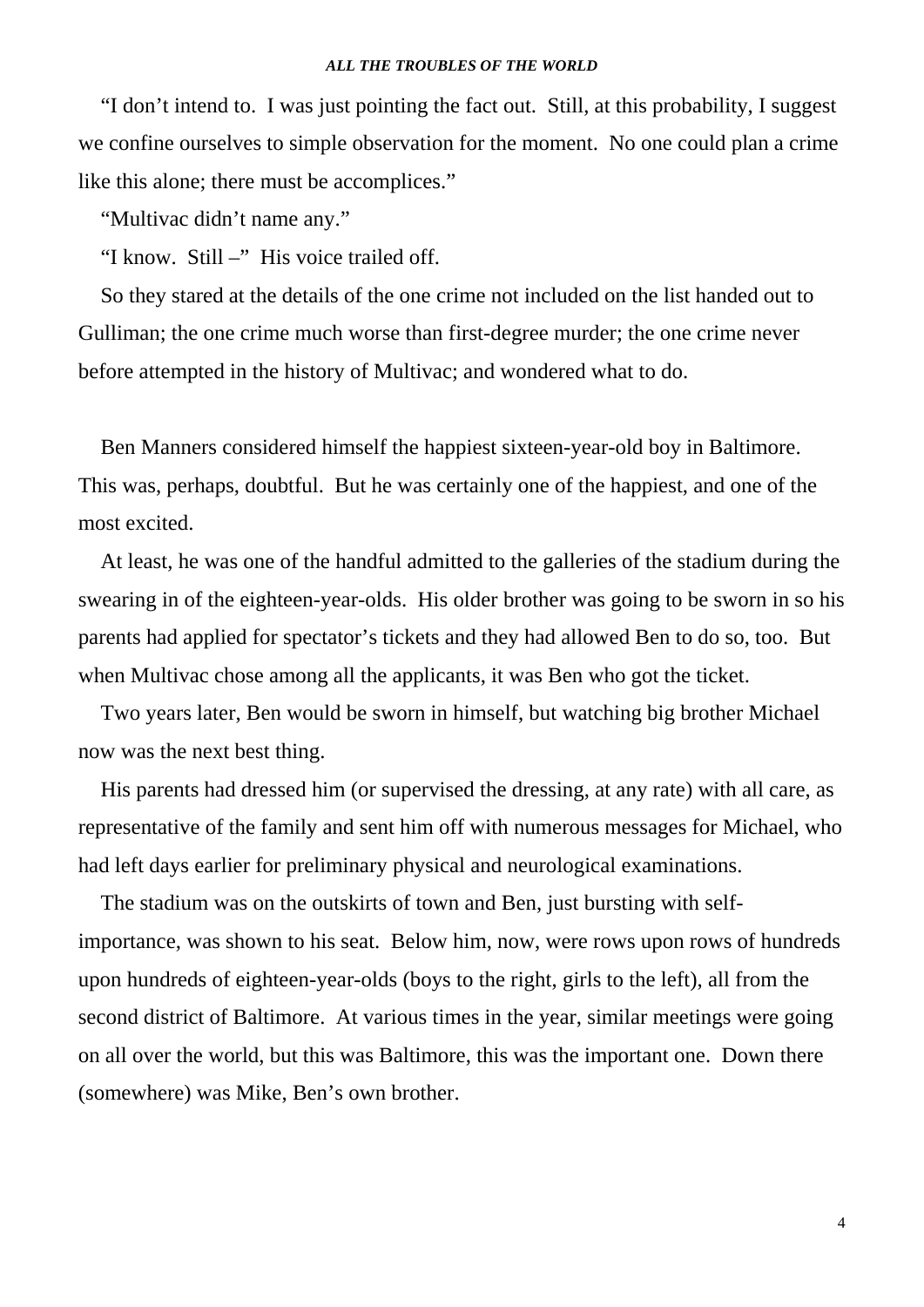Ben scanned the tops of heads, thinking somehow he might recognise his brother. He didn't, of course, but then a man came out on the raised platform in front of all the crowd and Ben stopped looking to listen.

The man said, "Good afternoon, swearers and guests. I am Randolph T. Hoch, in charge of the Baltimore ceremonies this year. The swearers have met me several times now during the program of the physical and neurological portions of this examination. Most of the task is done, but the most important matter is left. The swearer himself, his personality, must go into Multivac's records.

"Each year, this requires some explanation to the young people reaching adulthood. Until now," (he turned to the young people before him and his eyes went no more to the gallery), "you have not been adult; you have not been individuals in the eyes of Multivac except where you were especially singled out as such by your parents or your government.

"Until now, when the time for the yearly updating of information came, it was your parents who filled in the necessary data on you. Now the time has come for you to take over that duty yourself. It is a great honour, a great responsibility. Your parents have told us what schooling you've had, what diseases, what habits, a great many things. But now you must tell us a great deal more, your innermost thoughts, your most secret deeds.

"This is hard to do the first time, embarrassing even, but it *must* be done. Once it is done, Multivac will have a complete analysis of all of you in its files. It will understand your actions and reactions. It will even be able to guess with fair accuracy at your future actions and reactions.

"In this way, Multivac will protect you. If you are in danger of accident, it will know. If someone plans harm to you, it will know. If *you* plan harm, it will know and you will be stopped in time so that it will not be necessary to punish you.

"With its knowledge of all of you, Multivac will be able to help Earth adjust its economy and its laws for the good of all. If you have a personal problem, you may

5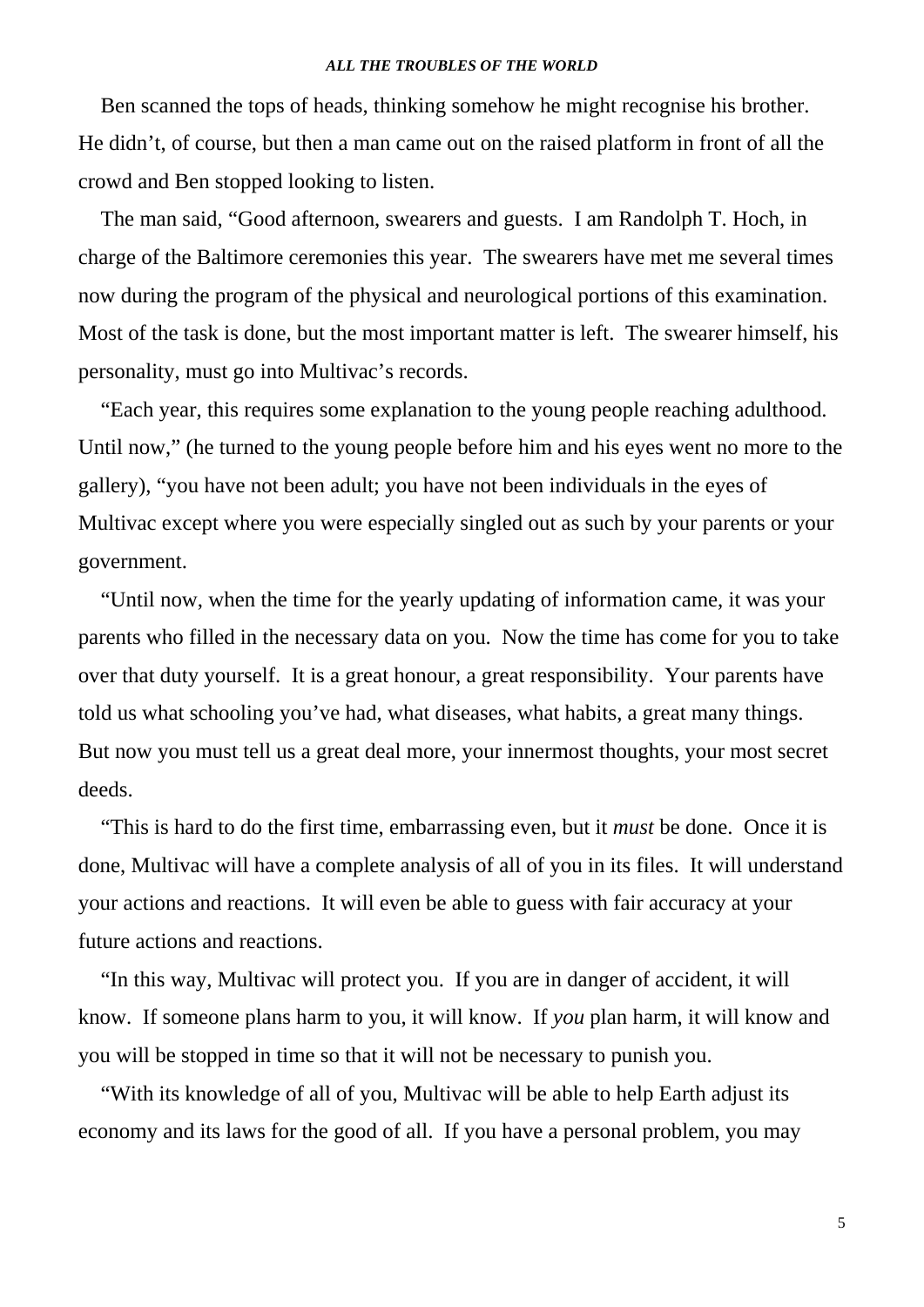come to Multivac with it and with its knowledge of all of you, Multivac will be able to help you.

"Now you will have many forms to fill out. Think carefully and answer all questions as accurately as you can. Do not hold back through shame or caution. No one will ever know your answers except Multivac, unless it becomes necessary to learn the answers in order to protect you. And then only authorised officials of the government will know.

"It may occur to you to stretch the truth a bit here or there. Don't do this. We will find you out if you do. All your answers put together form a pattern. If some answers are false, they will not fit the pattern and Multivac will discover them. If all your answers are false, there will be a distorted pattern of a type that Multivac will recognise. So you must tell the truth."

Eventually, it was all over, however; the form-filling; the ceremonies and speeches that followed. In the evening, Ben, standing tiptoe, finally spotted Michael, who was still carrying the robes he had worn in the 'parade of the adults.' They greeted one another with jubilation.

They shared a light supper and took the expressway home, alive and alight with the greatness of the day.

They were not prepared, then, for the sudden transition of the homecoming. It was a numbing shock to both of them to be stopped by a cold-faced young man in uniform outside their own front door; to have their papers inspected before they could enter their own house; to find their parents sitting forlornly in the living room, the mark of tragedy on their faces.

Joseph Manners, looking much older than he had that morning, looked out of his puzzled, deep-sunken eyes at his sons (one with the robes of new adulthood still over his arm) and said, "I seem to be under house arrest."

Bernard Gulliman could not and did not read the entire report. He read only the summary and that was most gratifying indeed.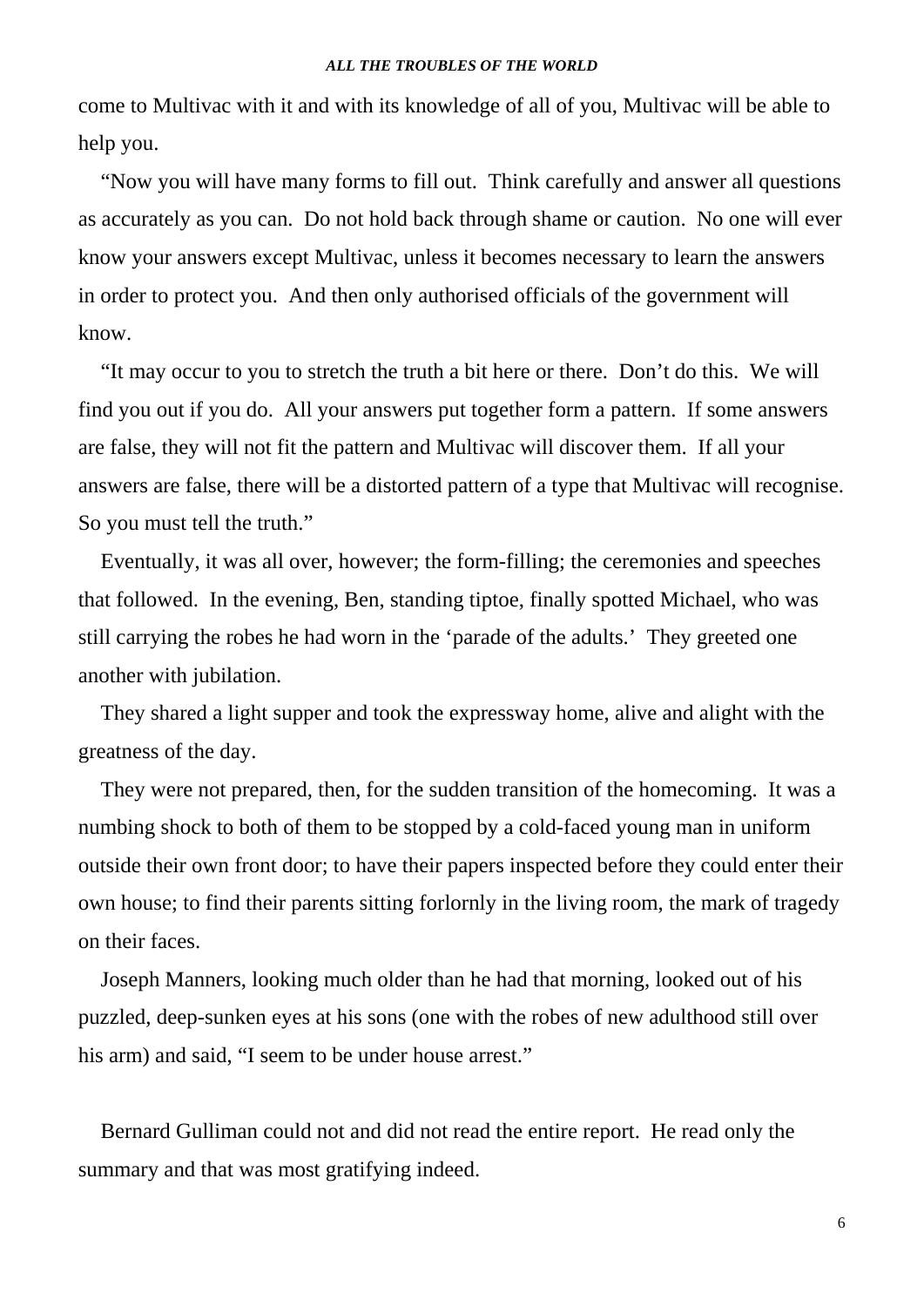A whole generation, it seemed, had grown up accustomed to the fact that Multivac could predict the commission of major crimes. They learned that Corrections agents would be on the scene before the crime could be committed. They found out that consummation of the crime led to inevitable punishment. Gradually, they were convinced that there was no way anyone could outsmart Multivac.

The result was, naturally, that even the intention of crime fell off. And as such intentions fell off and Multivac's capacity was enlarged, minor crimes could be added to the list it would predict each morning and these crimes, too, were no shrinking in incidence.

So Gulliman had ordered an analysis made (by Multivac naturally) of Multivac's capacity to turn its attention to the problem of predicting probabilities of disease incidence. Doctors might be alerted to individual patients who might grow diabetic in the course of the next year, or suffer an attack of tuberculosis or grow a cancer.

An ounce of prevention –

And the report was a favourable one!

After that, the roster of the day's possible crimes arrived and there was not a firstdegree murder on the list.

Gulliman put in an intercom call to Ali Othman in high good humour. "Othman, how do the numbers of crimes in the daily lists of the past week average compared with whose in my first week as Chairman?"

It had gone down, it turned out, by 8 percent and Gulliman was happy indeed. No fault of his own, of course, but the electorate would not know that. He blessed his luck that he had come in at the right time, at the very climax of Multivac, when disease, too, could be placed under its all-embracing and protecting knowledge.

Gulliman would prosper by this.

Othman shrugged his shoulders. "Well, he's happy."

"When do we break the bubble?" said Leemy. "Putting Manners under observation just raised the probabilities and house arrest gave it another boost."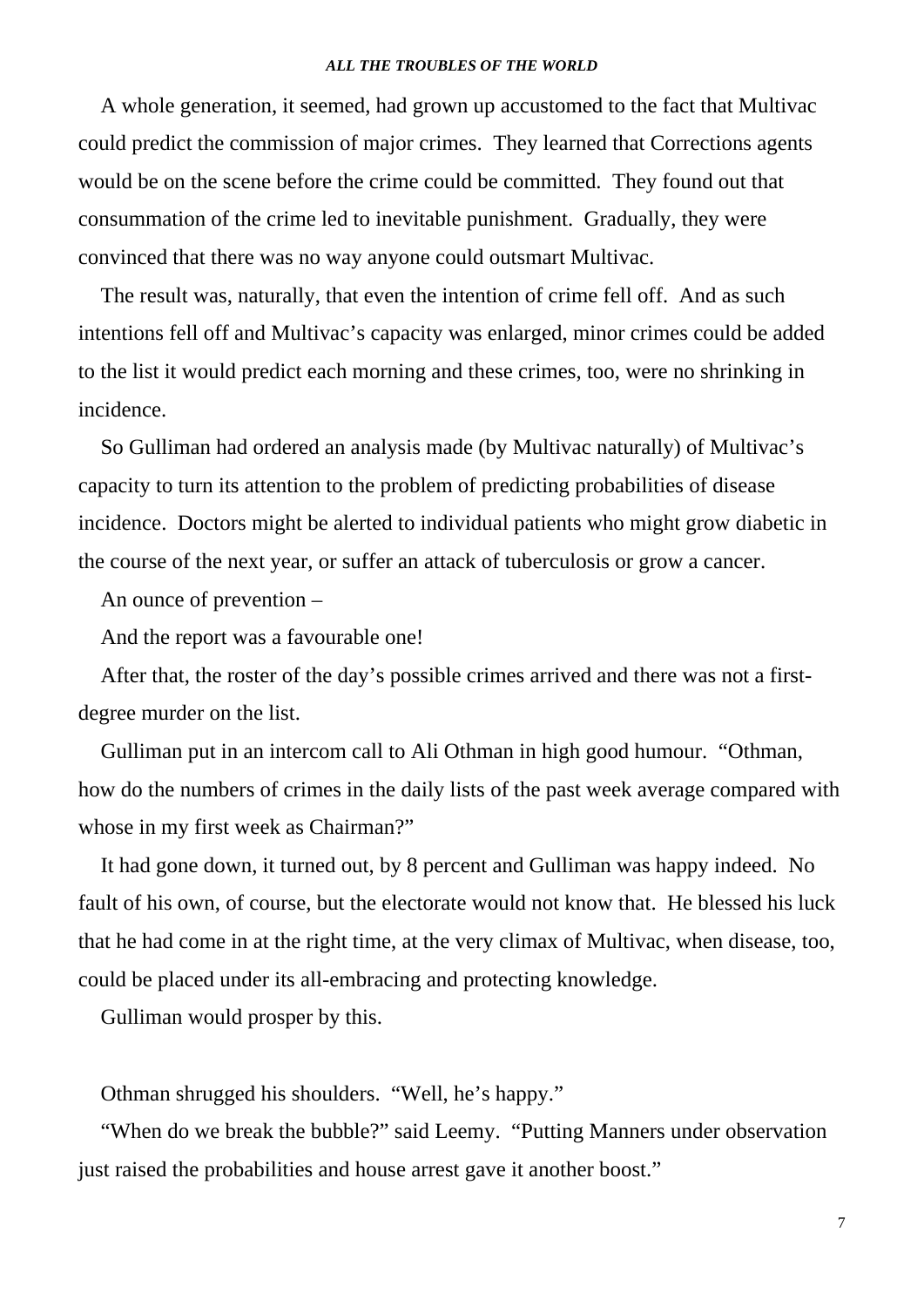"Don't I know it?" said Othman peevishly. "What I don't know is why."

"Accomplices, maybe, like you said. With Manners in trouble, the rest have to strike at once or be lost."

"Just the other way around. With our hand on one, the rest would scatter for safety and disappear. Besides, why aren't the accomplices named by Multivac?"

"Well, then, do we tell Gulliman?"

"No, not yet. The probability is still only 17.3 percent. Let's get a bit more drastic first."

Elizabeth Manners said to her younger son, "You go to your room, Ben."

"But what's it all about, Mom?" asked Ben, voice breaking at this strange ending to what had been a glorious day.

"Please!"

He left reluctantly, passing through the door to the stairway, walking up it noisily and down again quietly.

And Mike Manners, the older son, the new-minted adult and the hope of the family, said in a voice and tone that mirrored his brother's, "What's it all about?"

Joe Manners said, "As heaven is my witness, son, I don't know. I haven't done anything."

"Well, sure, you haven't done anything." Mike looked at his small-boned, mildmannered father in wonder. "They must be here because you're *thinking* of doing something."

"I'm not."

Mrs. Manners broke in angrily. "How can he be thinking of doing something worth all – all this?" She cast her arm about, in a gesture toward the enclosing shell of government men about the house. "When I was a little girl, I remember the father of a friend of mine was working in a bank, and they once called him up and said to leave the money alone and he did. It was fifty thousand dollars. He hadn't really taken it. He

8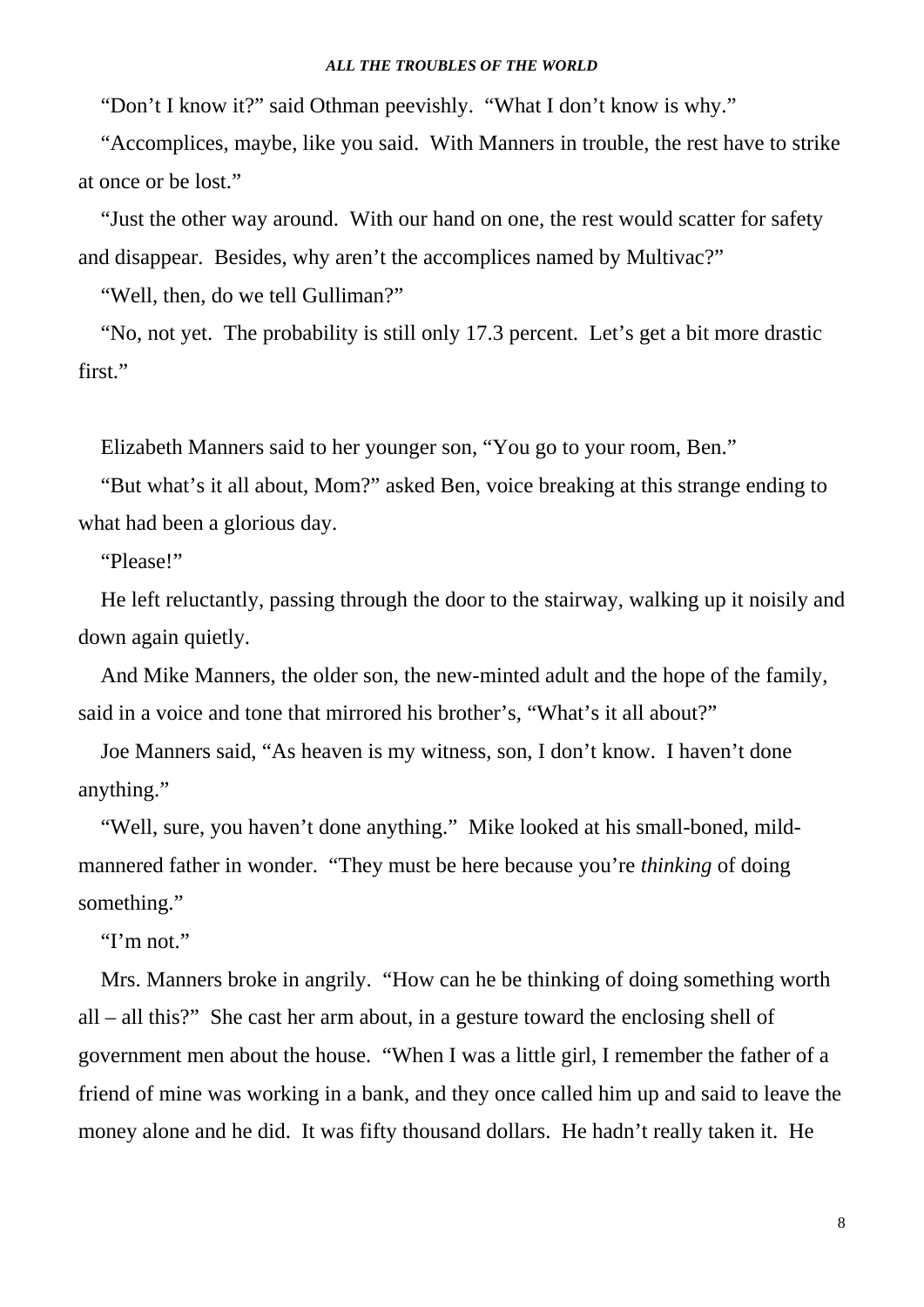was just thinking about taking it. They didn't keep those things as quiet in those days as they do now; the story got out. That's how I know about it.

"But I mean," she went on, rubbing her plump hands slowly together, "that was fifty thousand dollars; fifty – thousand – dollars. Yet all they did was call him; one phone call. What could your father be planning that would make it worth having a dozen men come down and close off the house?"

Joe Manners said, eyes filled with pain, "I am planning no crime, not even the smallest. I swear it."

Mike, filled with the conscious wisdom of a new adult, said, "Maybe it's something subconscious, Pop. Some resentment against your supervisor."

"So that I would want to kill him? No!"

"Won't they tell you what it is, Pop?"

His mother interrupted again, "No, they won't. We've asked. I said they were ruining our standing in the community just being here. The least they could do is tell us what it's all about so we could fight it, so we could explain."

"And they wouldn't?"

"They wouldn't."

Mike stood with his legs spread apart and his hands deep in his pockets. He said, troubled, "Gee, Mom, Multivac doesn't make mistakes."

His father pounded his fist helplessly on the arm of the sofa. "I tell you I'm not planning any crime."

The door opened without a knock and a man in uniform walked in with sharp, selfpossessed stride. His face had a glazed, official appearance. He said, "Are you Joseph Manners?"

Joe Manners rose to his feet. "Yes. Now what is it you want of me?"

"Joseph Manners, I place you under arrest by order of the government," and curtly he showed his identification as a Corrections officer. "I must ask you to come with me."

"For what reason? What have I done?"

"I am not at liberty to discuss that."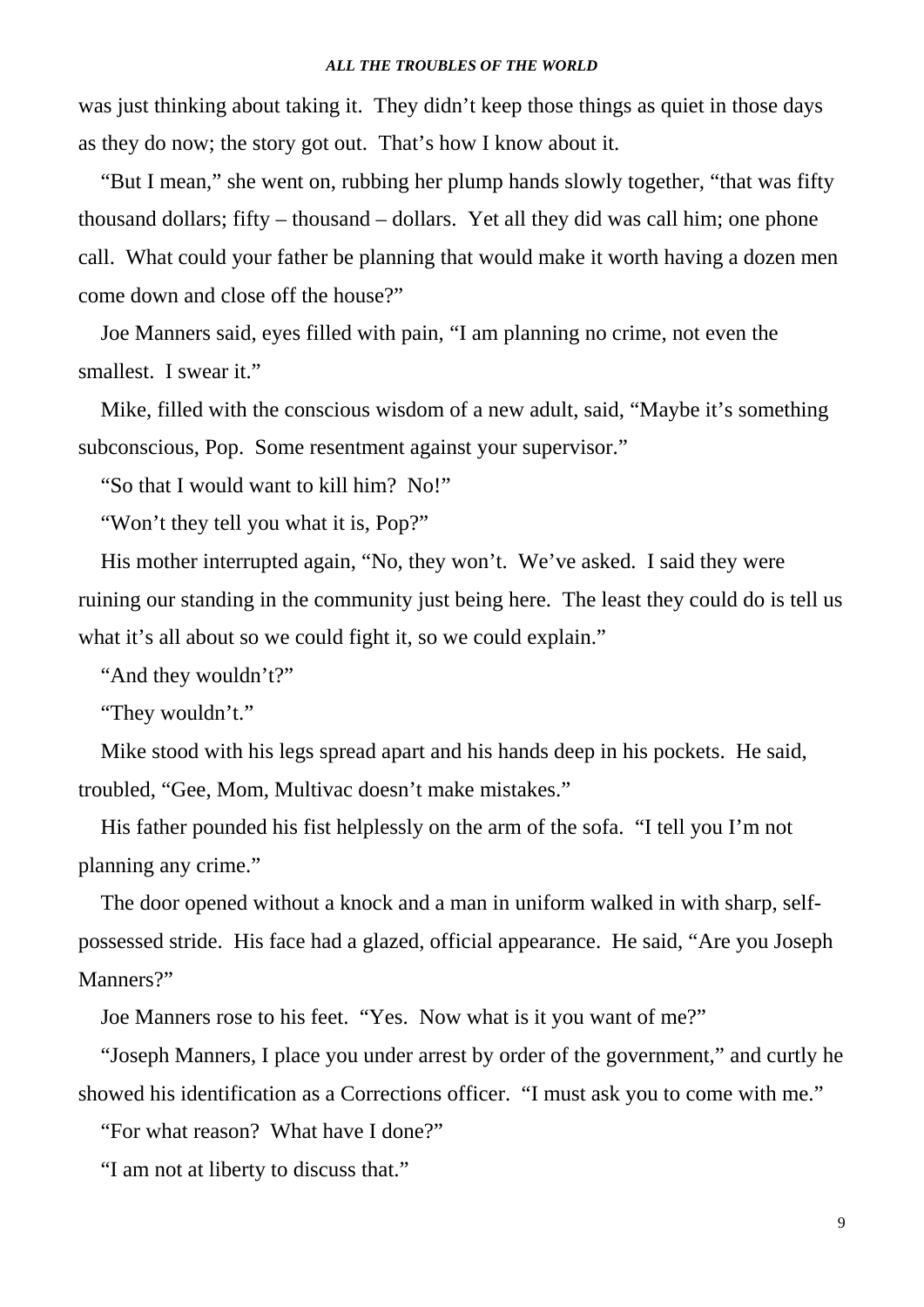"But I can't be arrested just for planning a crime even if I were doing that. To be arrested I must actually have *done* something. You can't arrest me otherwise. It's against the law."

The officer was impervious to the logic. "You will have to come with me."

Mrs. Manners shrieked and fell on the couch, weeping hysterically. Joseph Manners could not bring himself to violate the code drilled into him all his life by resisting an officer, but he hung back at least, forcing the Corrections officer to use muscular power to drag him forward.

And Manners called out as he went, "But tell me what it is. Just tell me. If I *knew* – Is it murder? Am I supposed to be planning murder?"

The door closed behind him and Mike Manners, white-faced and suddenly feeling not the least bit adult, stared first at the door, then at his weeping mother.

Ben Manners, behind the door and suddenly feeling quite adult, pressed his lips tightly together and thought he knew exactly what to do.

If Multivac took away, Multivac could also give. Ben had been at the ceremonies that very day. He had heard this man, Randolph Hoch, speak of Multivac and all that Multivac could do. It could direct the government and it could also unbend and help out some plain person who came to it for help.

Anyone could ask help of Multivac and anyone meant Ben. Neither his mother nor Mike were in any condition to stop him now, and he had some money left of the amount they had given him for his great outing that day. If afterward they found him gone and worried about it, that couldn't be helped. Right now, his first loyalty was to his father.

He ran out the back way and the officer at the door cast a glance at his papers and let him go.

Harold Quimby handled the complaints department of the Baltimore substation of Multivac. He considered himself to be a member of that branch of the civil service that was most important of all. In some ways, he may have been right, and those who heard him discuss the matter would have had to be made of iron not to feel impressed.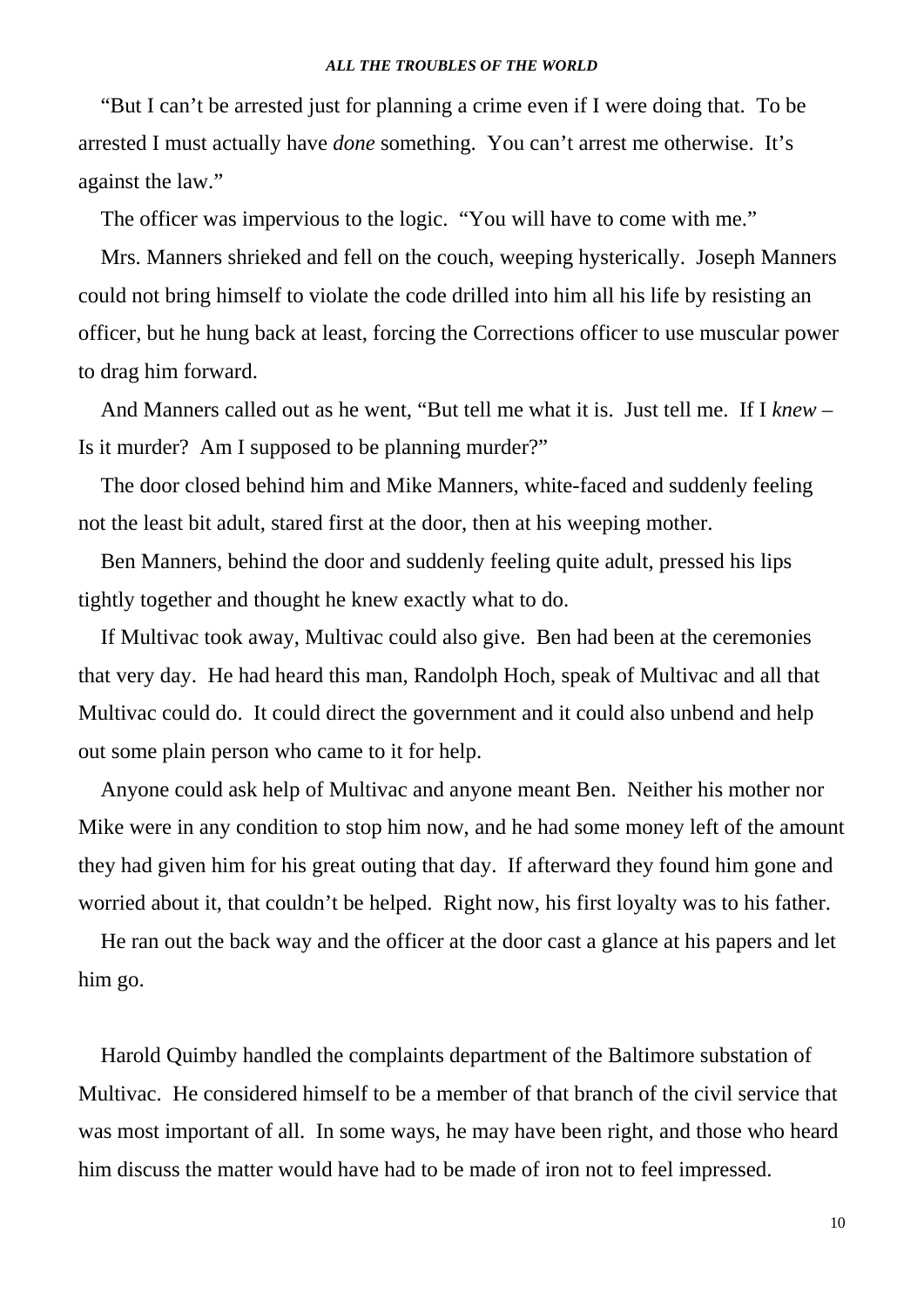For one thing, Quimby would say, Multivac was essentially an invader of privacy. In the past fifty years, mankind had had to acknowledge that its thoughts and impulses were no longer secret, that it owned no inner recess where anything could be hidden. And mankind had to have something in return.

Of course, it got prosperity, peace and safety, but that was abstract. Each man and woman needed something personal as his or her own reward for surrendering privacy, and each one got it. Within reach of every human being was a Multivac station with circuits into which he could freely enter his own problems and questions without control or hindrance, and from which, in a matter of minutes, he could receive answers.

At any given moment, five million individual circuits among the quadrillion or more within Multivac might be involved in this question-and-answer program. The answers might not always be certain, but they were the best available, and every questioner *knew* the answer to be the best available and had faith in it. That was what counted.

And now an anxious sixteen-year-old had moved slowly up the waiting line of men and women (each face in that line illuminated by a different mixture of hope with fear or anxiety or even anguish – always with hope predominating as the person stepped nearer and nearer to Multivac).

Without looking up, Quimby took the filled-out form being handed him and said, "Booth 5-B."

Ben said, "How do I ask the question, sir?"

Quimby looked up then, with a bit of surprise. Pre-adults did not generally make use of the service. He said kindly, "Have you ever done this before, son?"

"No, sir."

Quimby pointed to the model on his desk. "You use this. You see how it works? Just like a typewriter. Don't you try to write or print anything by hand. Just use the machine. Now you take booth 5-B, and if you need help, just press the red button and someone will come. Down that aisle, son, on the right."

He watched the youngster go down the aisle and out of view and smiled. No one was ever turned away from Multivac. Of course, there was always a certain percentage of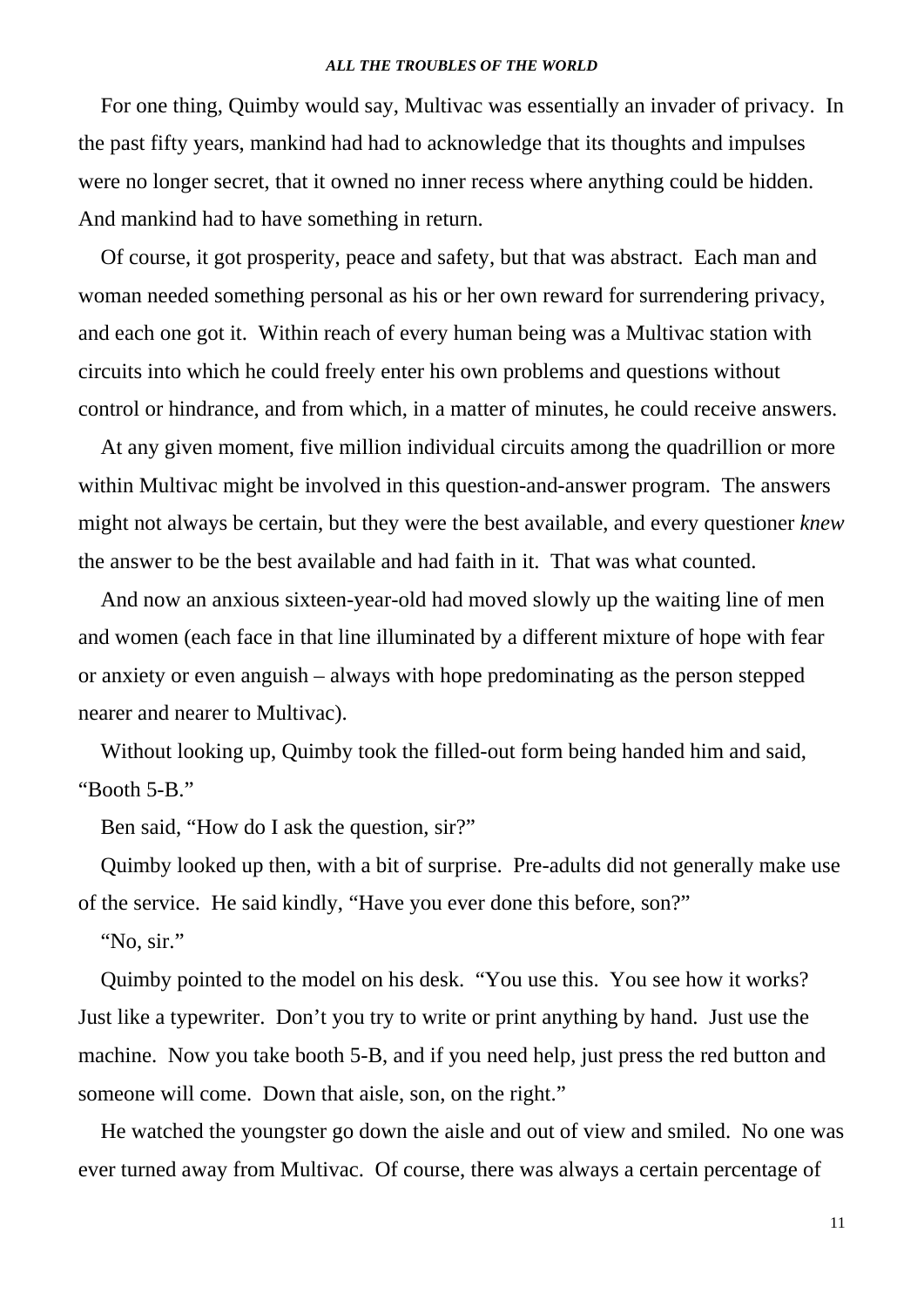trivia: people who asked personal questions about their neighbours or obscene questions about prominent personalities; college youths trying to outguess their professors or thinking it clever to stump Multivac by asking it Russell's class-of-all-classes paradox, and so on.

Multivac could take care of all that. It needed no help.

Besides, each question and answer was filed and formed, but another item in the fact assembly for each individual. Even the most trivial question and the most impertinent, insofar as it reflected the personality of the questioner, helped humanity by helping Multivac know about humanity.

Quimby turned his attention to the next person in line, a middle-aged woman, gaunt and angular, with the look of trouble in her eye.

Ali Othman strode the length of his office, his heels thumping desperately on the carpet. "The probability still goes up. It's 22.4 percent now. Damnation! We have Joseph Manners under actual arrest and it still goes up." He was perspiring freely.

Leemy turned away from the telephone. "No confession yet. He's under Psychic Probing and there is no sign of crime. He may be telling the truth."

Othman said, "Is Multivac crazy then?"

Another phone sprang to life. Othman closed connections quickly, glad of the interruption. A Corrections officer's face came to life in the screen. The officer said, "Sir, are there any new directions as to Manners' family? Are they to be allowed to come and go as they have been?"

"What do you mean, as they have been?"

"The original instructions were for the house arrest of Joseph Manners. Nothing was said about the rest of the family, sir."

"Well, extend it to the rest of the family until you are informed otherwise."

"Sir, that is the point. The mother and older son are demanding information about the younger son. The younger son is gone and they claim he is in custody and wish to go to headquarters to inquire about it."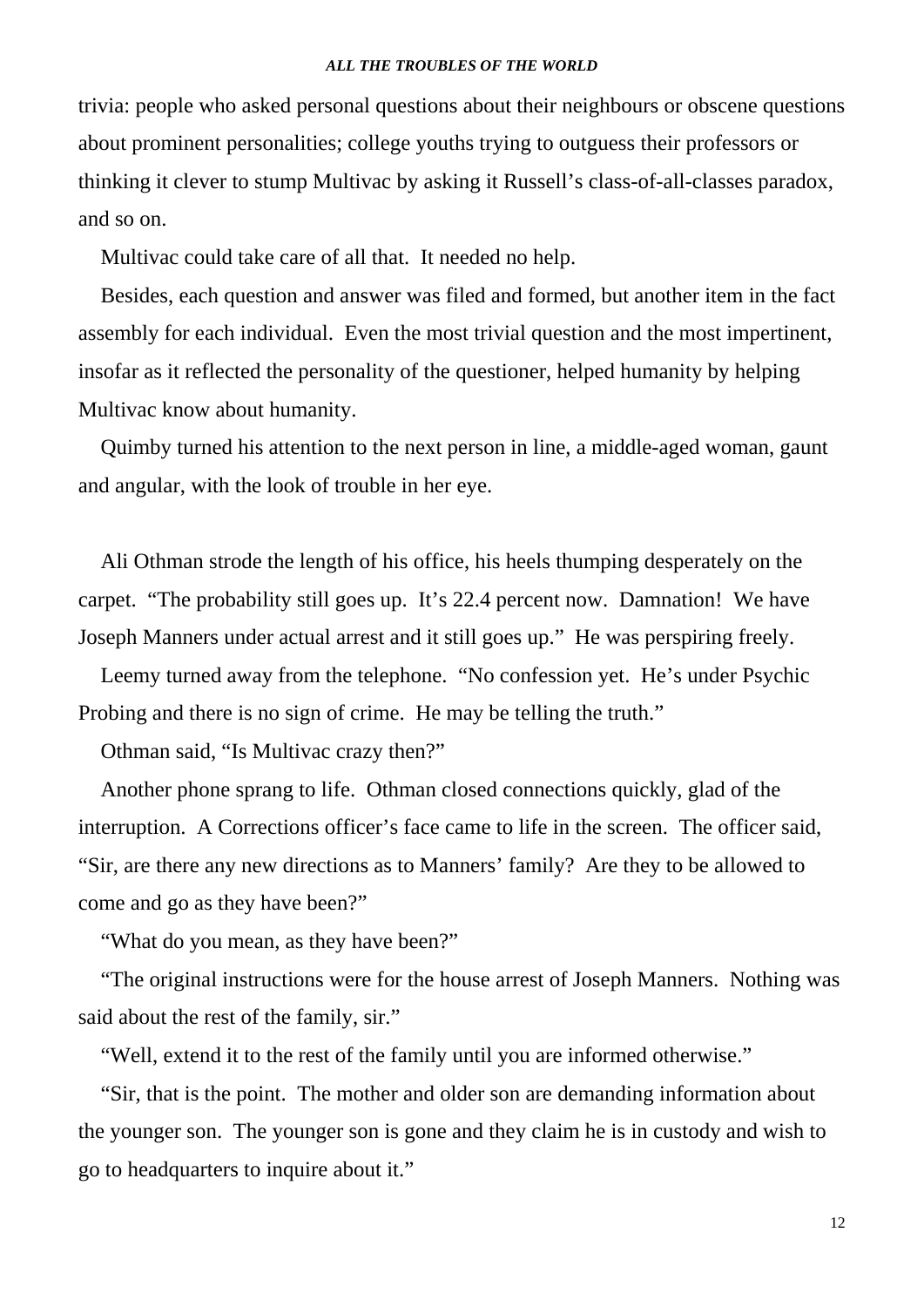Othman frowned and said in almost a whisper, "Younger son? How young?" "Sixteen, sir," said the officer.

"Sixteen and he's gone. Don't you know where?"

"He was allowed to leave, sir. There were no orders to hold him."

"Hold the line. Don't move." Othman put the line into suspension, then clutched at his coal-black hair with both hands and shrieked, "Fool! Fool! Fool!"

Leemy was startled. "What the hell?"

"The man has a sixteen-year-old son," choked out Othman. "A sixteen-year-old is not an adult and he is not filed independently in Multivac, but only as part of his father's file." He glared at Leemy. "Doesn't everyone know that until eighteen a youngster does not file his own reports with Multivac but that his father does it for him? Don't I know it? Don't you?"

"You mean Multivac didn't mean Joe Manners?" said Leemy.

"Multivac meant his minor son, and the youngster is gone, now. With officers three deep around the house, he calmly walks out and goes on you know what errand."

He whirled to the telephone circuit to which the Corrections officer still clung, the minute break having given Othman just time enough to collect himself and to assume a cool and self-possessed mien. (It would never have done to throw a fit before the eyes of the officer, however much good it did in purging his spleen.)

He said, "Officer, locate the younger son who has disappeared. Take every man you have, if necessary. Take every man available in the district, if necessary. I shall give the appropriate orders. You must find the boy at all costs."

"Yes, sir."

Connection was broken. Othman said, "Have another rundown on the probabilities, Leemy."

Five minutes later, Leemy said, "It's down to 19.6 percent. It's *down*." Othman drew a long breath. "We're on the right track at last."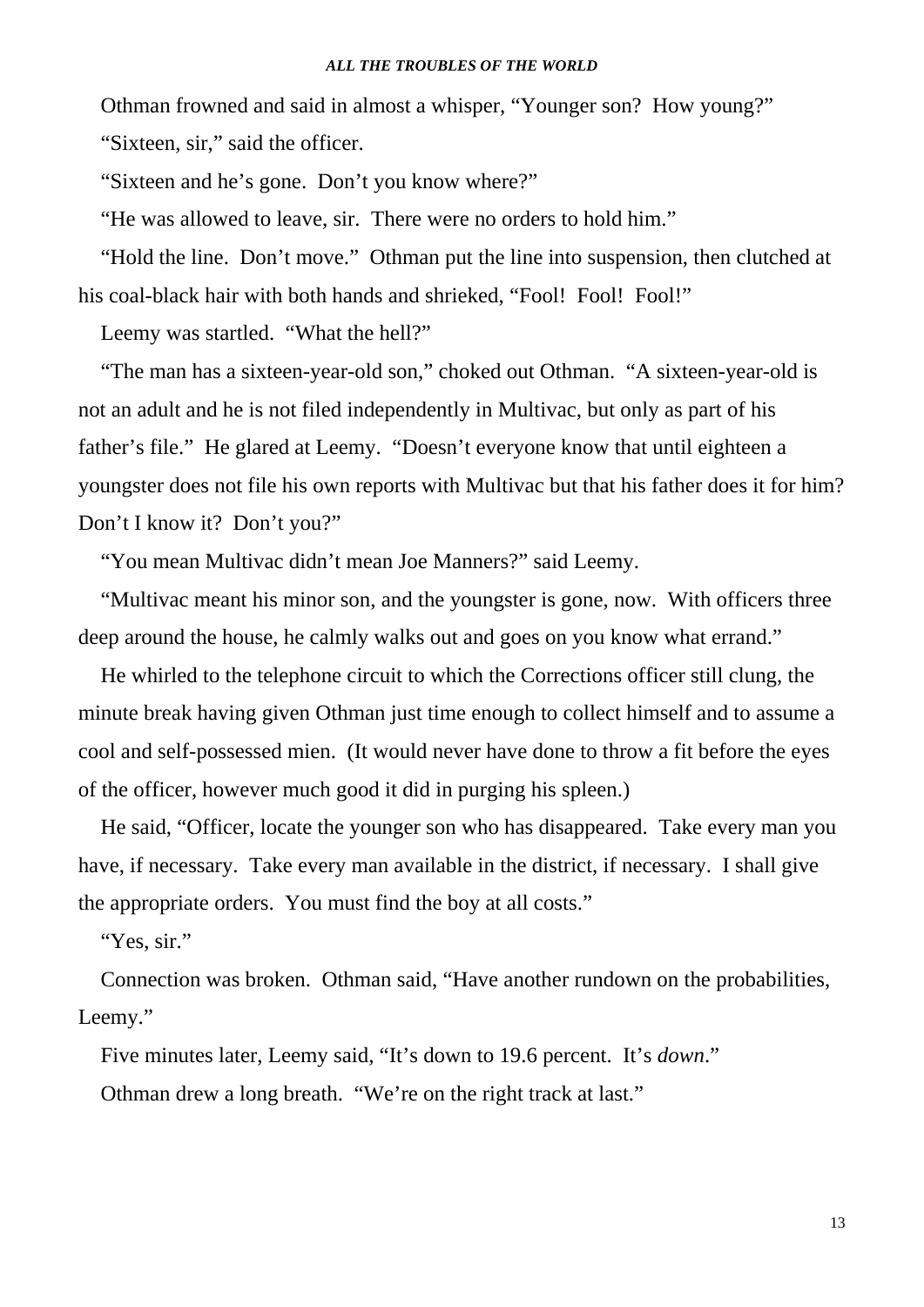Ben Manners sat in Booth 5-B and punched out slowly, "My name is Benjamin Manners, number MB-71833412. My father, Joseph Manners, has been arrested but we don't know what crime he is planning. Is there any way we can help him?"

He sat and waited. He might only be sixteen but he was old enough to know that somewhere those words were being whirled into the most complex structure ever conceived by man; that a trillion facts would blend and coordinate into a whole, and that from that whole, Multivac would abstract the best help.

The machine clicked and a card emerged. It had an answer on it, a long answer. It began, 'Take the expressway to Washington, D.C. at once. Get off at the Connecticut Avenue stop. You will find a special exit, labelled 'Multivac', with a guard. Inform the guard you are a special courier for Dr. Trumbull and he will let you enter.

'You will be in a corridor. Proceed along it till you reach a small door labelled 'Interior'. Enter and say to the men inside, "Message for Doctor Trumbull." You will be allowed to pass. Proceed on –"

It went on in this fashion. Ben could not see the application to his question, but he had complete faith in Multivac. He left at a run, heading for the expressway to Washington.

The Corrections officers traced Ben Manners to the Baltimore station an hour after he had left. A shocked Harold Quimby found himself flabbergasted at the number and importance of the men who had focused on him in the search for a sixteen-year-old.

"Yes, a boy," he said, "but I don't know where he went to after he was through here. I had no way of knowing that anyone was looking for him. We accept all comers here. Yes, I can get the record of the question and answer."

They looked at the record and televised it to Central Headquarters at once.

Othman read it through, turned up his eyes, and collapsed. They brought him to almost at once. He said to Leemy weakly, "Have them catch that boy. And have a copy of Multivac's answer made out for me. There's no way any more, no way out. I must see Gulliman now."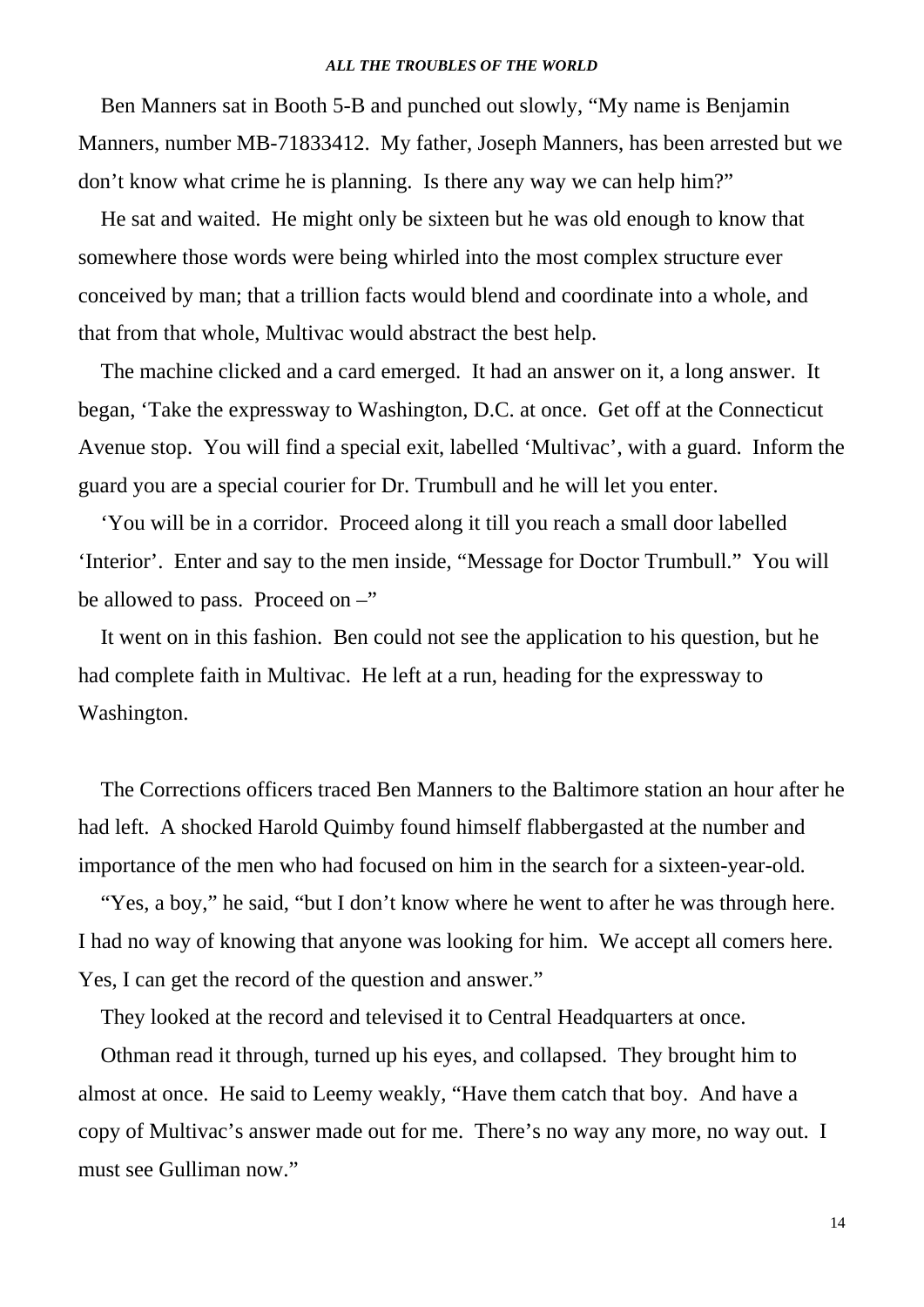Bernard Gulliman had never seen Ali Othman as much as perturbed before, and watching the co-ordinator's wild eyes now sent a trickle of ice water down his spine.

He stammered, "What do you mean, Othman? What do you mean worse than murder?"

"Much worse than just murder."

Gulliman was quite pale. "Do you mean assassination of a high government official?" (It did cross his mind that he himself  $-$ )

Othman nodded. "Not just *a* government official. *The* government official."

"The *Secretary-General*?" said Gulliman in an appalled whisper.

"More than that, even. Much more. We deal with a plan to assassinate Multivac." "WHAT!"

"For the first time in the history of Multivac, the computer came up with the report that it itself was in danger."

"Why was I not at once informed?"

Othman half-truthed out of it. "The matter was so unprecedented, sir, that we explored the situation first before daring to put it on official record."

"But Multivac has been saved, of course? It's been saved?"

"The probabilities of harm have declined to under 4 percent. I am waiting for the report now."

"Message for Dr. Trumbull," said Ben Manners to the man on the high stool, working carefully on what looked like the controls of a stratojet cruiser, enormously magnified.

"Sure, Jim," said the man. "Go ahead."

Ben looked at his instructions and hurried on. Eventually, he would find a tiny control lever which he was to shift to a DOWN position at a moment when a certain indicator spot would light up red.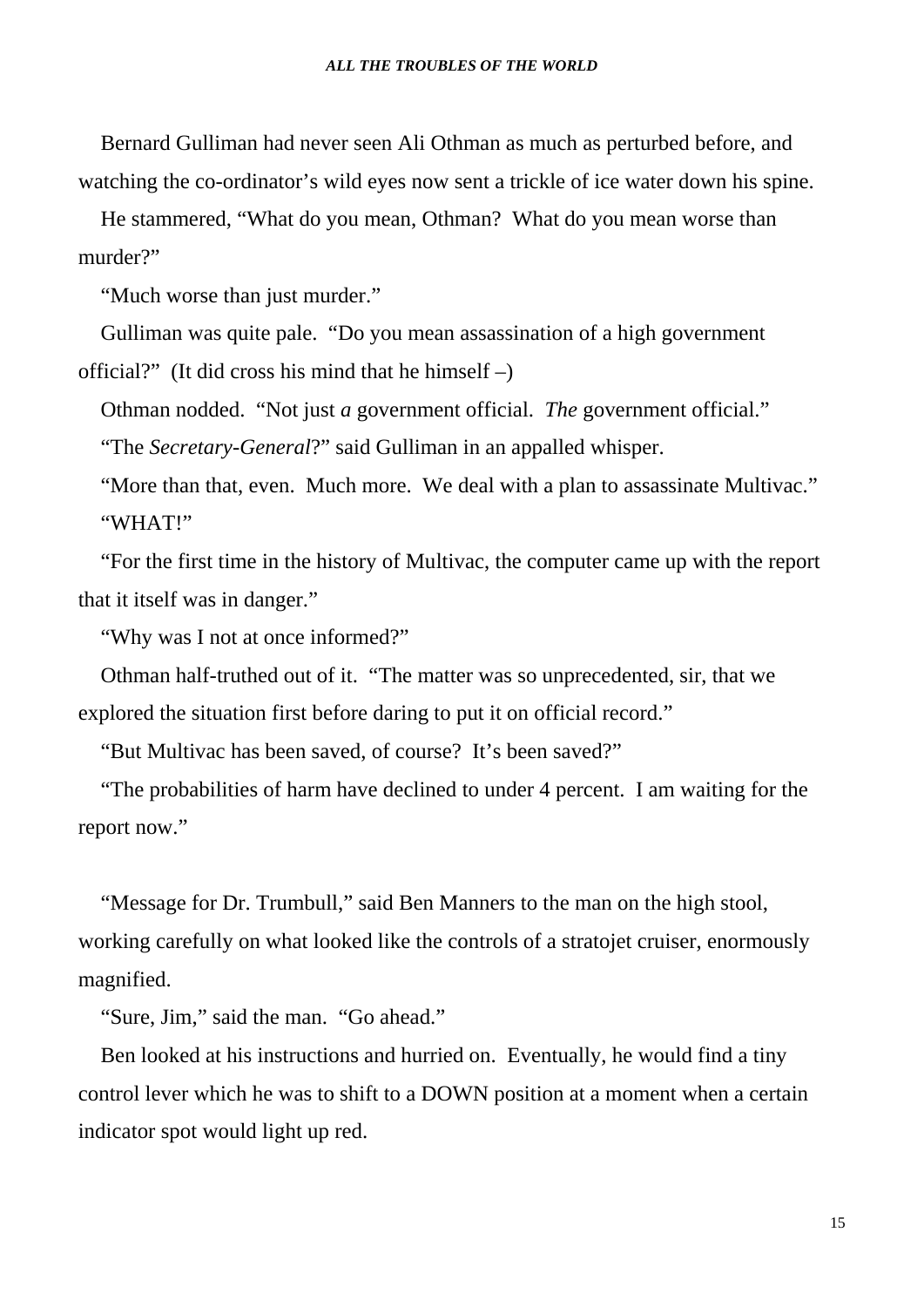He heard an agitated voice behind him, then another, and suddenly, two men had him by his elbows. His feet were lifted off the floor.

One man said, "Come with us, boy."

Ali Othman's face did not noticeably lighten at the news, even though Gulliman said with great relief, "If we have the boy, then Multivac is safe."

"For the moment."

Gulliman put a trembling hand to his forehead. "What a half hour I've had. Can you imagine what the destruction of Multivac for even a short time would mean? The government would have collapsed; the economy broken down. It would have meant devastation worse –" His head snapped up. "What do you mean *for the moment*?"

"The boy, this Ben Manners, had no intention of doing harm. He and his family must be released and compensation for false imprisonment given them. He was only following Multivac's instructions in order to help his father and it'd done that. His father is free now."

"Do you mean Multivac ordered the boy to pull a lever under circumstances that would burn out enough circuits to require a month's repair work? You mean Multivac would suggest its own destruction for the comfort of one man?"

"It's worse than that, sir. Multivac not only gave those instructions, but selected the Manners family in the first place because Ben Manners looked exactly like one of Dr. Trumbull's pages so that he could get into Multivac without being stopped."

"What do you mean the family was selected?"

"Well, the boy would have never gone to ask the question if his father had not been arrested. His father would never have been arrested if Multivac had not blamed him for planning the destruction of Multivac. Multivac's own action started the chain of events that almost led to Multivac's destruction."

"But there's no sense to that," Gulliman said in a pleading voice. He felt small and helpless and he was virtually on his knees, begging this Othman, this man who had spent nearly a lifetime with Multivac, to reassure him.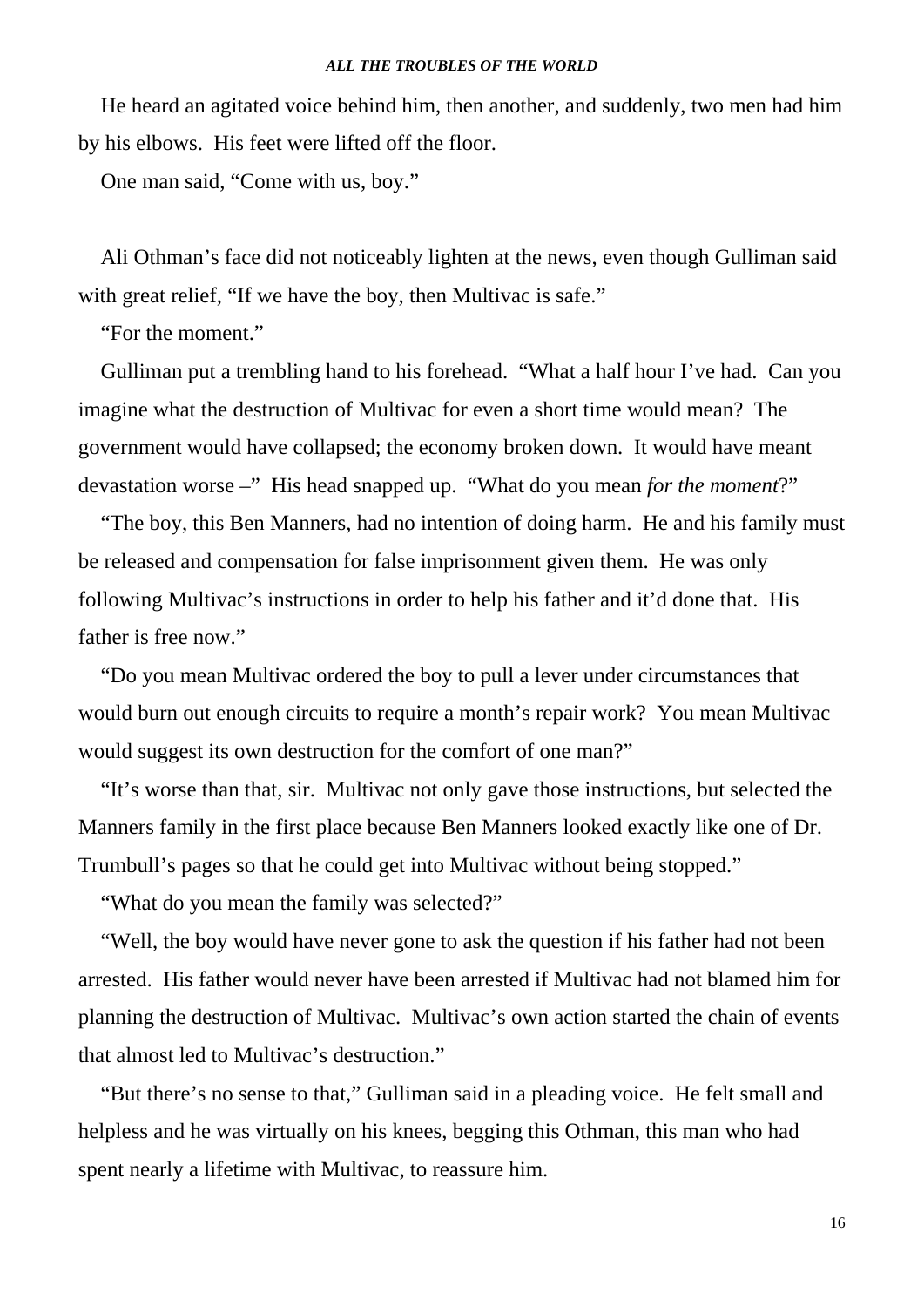Othman did not do so. He said, "This is Multivac's first attempt along this line as far as I know. In some ways, it planned well. It chose the right family. It carefully did not distinguish between father and son to send us off the track. It was still an amateur at the game, though. It could not overcome its own instructions that led it to report the probability of its own destruction as increasing with every step we took down the wrong road. It could not avoid recording the answer it gave the youngster. With further practice, it will probably learn deceit. It will learn to hide certain facts, fail to record certain others. From now on, every instruction it gives may have the seeds in it of its own destruction. We will never know. And however careful we are, eventually Multivac will succeed. I think, Mr. Gulliman, you will be the last Chairman of this organisation."

Gulliman pounded his desk in fury. "But why, why, why? Damn you, why? What is wrong with it? Can't it be fixed?"

"I don't think so," said Othman, in soft despair. "I've never thought about this before. I've never had the occasion to until this happened, but now that I think of it, it seems to me we have reached the end of the road because Multivac is too good. Multivac has grown so complicated, its reactions are no longer those of a machine, but those of a living thing."

"You're mad, but even so?"

"For fifty years and more we have been loading humanity's troubles on Multivac, on this living thing. We've asked it to care for us, all together and each individually. We've asked it to take all our secrets into itself; we've asked it to absorb our evil and guard us against it. Each of us bring his troubles to it, adding his bit to the burden. Now we are planning to load the burden of human disease on Multivac, too."

Othman paused a moment, then burst out, "Mr. Gulliman, Multivac bears all the troubles of the world on its shoulders and it is tired."

"Madness. Midsummer madness," muttered Gulliman.

"Then let me show you something. Let me put it to the test. May I have permission to use the Multivac circuit line here in your office?"